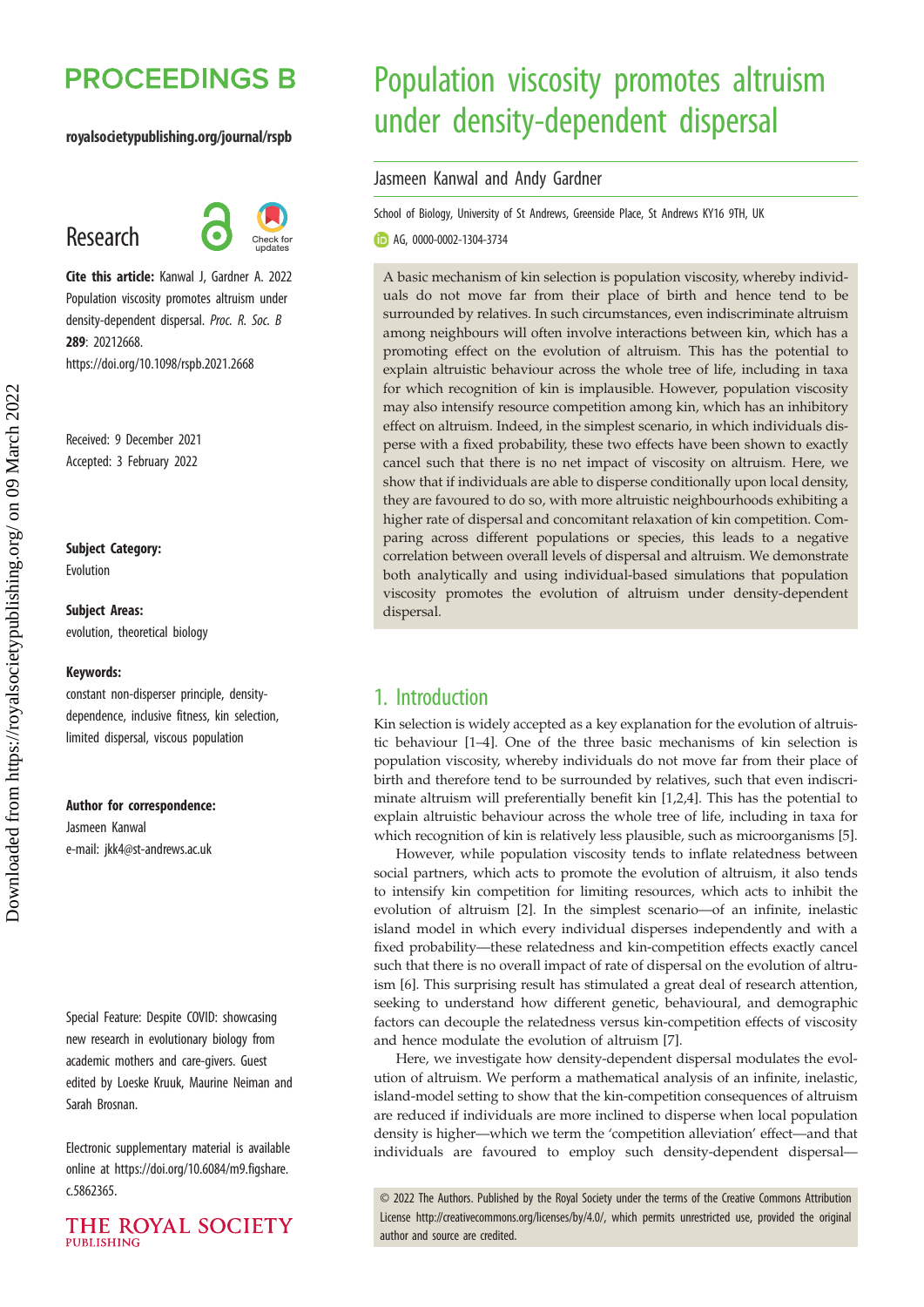recovering Crespi & Taylor's 'constant non-disperser' principle [\[8\]](#page-6-0). The interplay of these two effects yields an overall negative relationship between the population-average rate of dispersal and the level of altruism, when comparing across different populations or species which vary with respect to the cost of dispersal. We derive explicit solutions for the evolutionary potential for altruism as a function of patch size and cost of dispersal, and we confirm these analytical results using individual-based simulations. Our analysis thereby demonstrates that population viscosity promotes the evolution of altruism under density-dependent dispersal.

### 2. Model and results

#### (a) Mathematical model

Our model is based on Wright's classic 'island model' of population structure [\[9\]](#page-6-0). We assume an infinite population divided into discrete patches, with each patch containing  $n$  asexually breeding haploid individuals. In every generation, each breeder produces  $k$  offspring, and then dies. The offspring within each patch then interact socially in ways that influence their survival to adulthood. The probability that a focal juvenile survives is  $S(y, y')$ , where y is this juvenile's investment into altruism and  $y'$  is the average investment into altruism made by the juveniles in her patch. We consider that altruism incurs a marginal survival cost to the actor, i.e.  $\partial S(\alpha,\beta)/\partial \alpha = -C < 0$ , and provides a marginal survival benefit to her patch mates, i.e.  $\partial S(\alpha,\beta)/\partial \beta = B > 0$ . Surviving individuals may then attempt to disperse to randomly chosen, pre-existing (and already occupied) patches elsewhere in the population, with the focal individual's probability of attempting dispersal,  $x = M(P)$ , dependent on the relative density of surviving individuals on her patch,  $P = S(y', y') / S(\bar{y}, \bar{y})$ , where  $\bar{y}$  is the population average level of altruism. A proportion  $c$  of individuals attempting dispersal do not successfully make it to another patch, but instead perish. Finally,  $n$  individuals in each patch are chosen at random to become the next generation of breeders, with all other individuals perishing, and this returns the population to the beginning of the life cycle. In this way, the population is inelastic, such that the number of breeding opportunities on a patch does not increase with the number of individuals who are competing for these breeding opportunities.

#### (b) Potential for altruism

We analyse the above model using kin selection methodology [\[2,10,11\]](#page-6-0), obtaining the condition for altruism to be favoured by natural selection as

$$
-C(1 - c\bar{x}) + B(1 - c\bar{x})r - (1 - \bar{x} - \mu)\frac{1 - \bar{x}}{1 - c\bar{x}}(B - C)r - \mu c(B - C)r > 0,
$$
\n(2.1)

where  $\bar{x}$  is the average rate of dispersal across the population,  $\mu = \partial M/\partial P|_{P=1}$  is the dependency of dispersal on patch density, and  $r$  is the average relatedness of a focal individual to her patch mates (see electronic supplementary material for details of the derivation). This condition concerns the evolution of altruism across the entire population, rather than just for one particular patch. Expression (2.1) is a form of Hamilton's rule [\[1,2,12\]](#page-6-0), and each of the four terms on the left-hand side of this condition readily yields an inclusive fitness interpretation. Specifically, an increase in altruism: (i) incurs a personal survival cost C for the focal individual, who would otherwise have survived the dispersal phase with probability  $1 - c\bar{x}$ , (ii) provides a survival benefit *B* for patch mates, who go on to survive the dispersal phase with probability  $1 - c\bar{x}$ , and who are valued by r, (iii) thereby gives a net boost  $B - C$  to the overall density of the patch, and these extra surviving individuals, who are valued by r, will fail to disperse away with probability  $1 - \bar{x} - \mu$ , in which case they will compete for a breeding spot with other non-dispersing locals with probability  $(1 - \bar{x})/(1 - c\bar{x})$  of winning a breeding spot—in other words, this term captures the net change in kin competition due to increased patch density and increased dispersal, and (iv) leads to  $\mu$  (B – C) extra dispersers, who suffer a mortality cost  $c$ , and are valued by  $r$ .

We can rearrange expression (2.1) into the form  $C/B < A$ , where A represents the threshold cost-to-benefit ratio above which altruism is not favoured and hence describes the 'potential for altruism' [\[13](#page-6-0)]. This is given by

$$
A = \frac{r - ar - \chi r}{1 - ar - \chi r'},\tag{2.2}
$$

where  $a = [(1 - \bar{x})/(1 - c\bar{x})] \times [(1 - \bar{x} - \mu)/(1 - c\bar{x})]$  is the 'scale of competition' [[11](#page-6-0)], i.e. the extent to which the marginal increase in patch density owing to altruism intensifies local competition for breeding opportunities, and  $\chi = \mu c/(1 - c\bar{x})$ represents the relative marginal increase in dispersal-related mortality owing to altruism. In the case of density-independent dispersal ( $\mu = 0$ , such that  $\chi = 0$ ), expression (2.2) recovers the form  $A = (r - ar)/(1 - ar)$  given previously by Gardner & West [\[14\]](#page-6-0), which can be interpreted as the value of a focal individual's social partners measured relative to her average competitor.

The kin selection coefficient of relatedness is not a free parameter but is instead determined by the ecological and demographic context specified by the model, and can be expressed as

$$
r = \frac{(1 - c\bar{x})^2}{(1 - \bar{x})^2 + \bar{x}n(1 - c)(2 - (1 + c)\bar{x})}
$$
(2.3)

(see electronic supplementary material for derivation). From this, it follows that relatedness within the patch is a monotonically decreasing function of patch size (i.e.  $\partial r / \partial n$  < 0) and average dispersal rate  $(\partial r/\partial \bar{x} < 0)$ , and is a monotonically increasing function of the cost of dispersal  $(\partial r/\partial c > 0)$ . Substituting these demographically explicit expressions for  $a$ ,  $\chi$ and  $r$  into expression (2.2) yields a demographically explicit form for the potential for altruism,

$$
A = \frac{1}{n} + \frac{n-1}{n} \frac{(1 - (1 + c)\bar{x})\mu}{n\bar{x}(2 - (1 + c)\bar{x}) + (1 - (1 + c)\bar{x})\mu}.
$$
 (2.4)

Accordingly, in general terms, we find that the potential for altruism is a monotonically increasing function of the density-dependence of dispersal (i.e.  $\partial A/\partial \mu > 0$ ), such that positive density-dependent dispersal has a promoting effect on altruism, on account of its competition-alleviating effect, and conversely, negative density-dependent dispersal has an inhibitory effect on altruism, on account of its competition-exacerbating effect.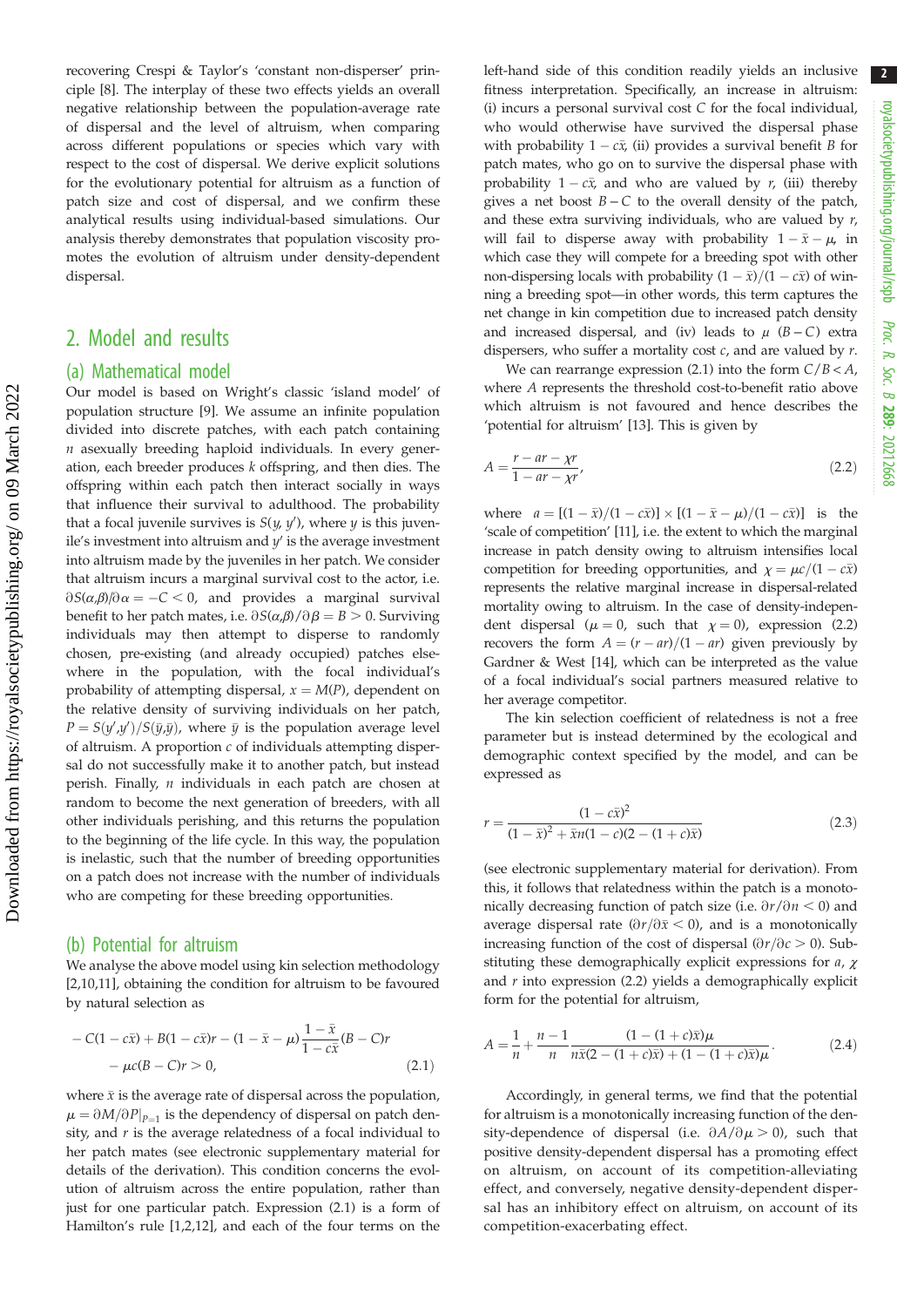3

### (c) Density-independent dispersal

We first consider the special case of density-independent dispersal (i.e.  $\mu = 0$ ), whereby every individual disperses with the same probability, independently of the density experienced on their patch. In this scenario, expression (2.1) simplifies to

$$
-C + B r - \left(\frac{1 - \bar{x}}{1 - c\bar{x}}\right)^2 (B - C) r > 0,
$$
\n(2.5)

and expression (2.4) simplifies to

$$
A = \frac{1}{n},\tag{2.6}
$$

which recovers Taylor's key result that the level of altruism favoured by natural selection is independent of the rate of dispersal [[6](#page-6-0)], and reveals that this also generalizes to scenarios involving non-zero cost of dispersal (i.e.  $c > 0$ ; [figure 1](#page-3-0)a). In this special case of density-independent dispersal, the altruism-promoting effect of any increase in relatedness due to a reduction in the population-average rate of dispersal is directly cancelled by a corresponding altruism-inhibiting effect of an increase in the intensity of kin competition, such that altruism is no more favoured in a viscous population than it is in a well-mixed population.

### (d) Density-dependent dispersal

Next, we consider the scenario in which individuals are able to adjust their probability of dispersal according to the density experienced in their patch, and indeed that their dispersal strategy has been honed by natural selection such that they are behaving optimally in this respect. Upon the assumption of vanishingly low—but non-zero—variation in patch density across the population, we find that the optimal probability of dispersal for an individual experiencing relative patch density  $P$  is

$$
x_p^* = 1 - \frac{1}{p} \frac{c(1-c)}{r - c^2}
$$
  
= 
$$
1 - \frac{1}{p} \left( 1 - \frac{2}{1 + 2cn + \sqrt{1 + 4c^2 n(n-1)}} \right)
$$
(2.7)

(if  $r > c$ ;  $x_P^* = 0$  otherwise; see electronic supplementary material for derivation). Thus, we find that an individual's optimal probability of dispersal is a monotonically increasing function of the density of her natal patch (i.e.  $\partial x_P^*/\partial P > 0$ ; [figure 1](#page-3-0)b) and, in particular, the probability that she does not disperse is inversely proportional to the density of her patch (i.e.  $1 - x_p^* \propto 1/P$ ). This means that the absolute number of non-dispersing individuals within her patch  $(P(1 - x_P^*))$  is predicted to be completely independent of the patch density. In other words, all patches in the population are expected to retain the same number of nondispersing individuals, with all of a patch's constituents in excess of this quota opting to disperse. This is the 'constant non-disperser' result of Crespi & Taylor [[8](#page-6-0)].

The overall rate of dispersal across the population is then obtained by evaluating expression (2.7) at  $P = 1$ , which is the density of the average patch given our normalized definition of P. This yields

$$
\bar{x}^* = \frac{r - c}{r - c^2} = \frac{2}{1 + 2cn + \sqrt{1 + 4c^2n(n - 1)}}\tag{2.8}
$$

(if  $r > c$ ;  $\bar{x}^* = 0$  otherwise). This exactly coincides with the optimal average dispersal rate for a population with no variation in patch density, as derived by Motro [\[15](#page-6-0)–[17\]](#page-6-0), Frank [[18\]](#page-6-0), and Taylor [[19\]](#page-6-0), and for the special case of  $n = 1$  it exactly recovers Hamilton's and May's [[20\]](#page-6-0) result (i.e.  $\bar{x}^* = 1/(1 + c)$ ). From expression (2.8) we obtain that the overall rate of dispersal is a monotonically decreasing function of both patch size (i.e.  $\frac{\partial \bar{x}^*}{\partial n} < 0$ ) and the cost of dispersal  $(\partial \bar{x}^*/\partial c < 0)$ —this is illustrated in [figure 1](#page-3-0)c.

Having determined the optimal density-dependent dispersal strategy, we are now able to quantify the consequences for the evolution of altruism. Noting from expressions (2.7) and (2.8) that  $\mu = \partial x_P^* / \partial P|_{P=1} = 1 - \bar{x}^*$ , we find that this form of density-dependent dispersal leads to kin competition being completely abolished, as  $a = [(1 - \bar{x})/(1 - c\bar{x})] \times [(1 - \bar{x} - \mu)]$  $(1 - c\bar{x})$ ] = 0 if  $\mu = 1 - \bar{x}$ . Accordingly, the kin-competition term (iii) in expression (2.1) vanishes altogether. Therefore, in this scenario, where dispersal rate is conditioned on patch density, any would-be increase in kin competition due to increased patch density is annulled by the corresponding increase in dispersal rate—any extra individuals whose survival is due to the increase in altruism disperse away rather than imposing a competitive strain on their relatives. In this case, increased kin competition no longer discounts the potency of viscosity as a mechanism for kin selection.

Making the substitution  $\mu = 1 - \bar{x} = 1 - \bar{x}^*$  into expression (2.1) yields the resulting condition for natural selection to favour an increase in altruism

$$
-C + B r - c2(B - C) > 0,
$$
\n(2.9)

and making the same substitution into expression (2.4) yields the following expression for the potential for altruism

$$
A = \frac{1 - c\bar{x}^*}{1 + ((n - 1)(2 - (1 + c)\bar{x}^*) - c)\bar{x}^*}.
$$
\n(2.10)

Mathematical analysis of this expression (see electronic supplementary material for details) reveals that the potential for altruism is a monotonically decreasing function of the number of breeders per patch (i.e.  $dA/dn < 0$ ), with the direct impact of patch size on the potential for altruism being negative  $(\partial A/\partial n < 0)$  and the indirect impact of patch size on the potential for altruism, via its impact on dispersal, being positive  $(\partial A/\partial \bar{x}^* < 0$  and  $d\bar{x}^*/dn < 0$ , such that  $\partial A/\partial \bar{x}^* \times d\bar{x}^* / d n > 0$ , and with the direct effect always outweighing the indirect effect  $(dA/dn = \partial A/\partial n +$  $\partial A/\partial \bar{x}^* \times d\bar{x}^* / d\eta < 0$ ). We also find that the potential for altruism is a monotonically increasing function of the cost of dispersal  $\left(\frac{dA}{dc} > 0\right)$ , with its direct impact again being negative  $(\partial A/\partial c > 0)$  and its indirect impact, via dispersal, again being positive  $(\partial A/\partial \bar{x}^* < 0$  and  $d\bar{x}^*/dc < 0$ , such that  $\partial A/\partial \bar{x}^* \times d\bar{x}^*/d c > 0$ , but with the indirect effect this time always outweighing the direct effect (i.e.  $dA/dc = \partial A/\partial c$ + $\partial A/\partial \bar{x}^* \times d\bar{x}^* /dc > 0$ ). Crucially, we find that the potential for altruism is a monotonically decreasing function of the population-average dispersal rate (i.e.  $\partial A/\partial \bar{x}^* < 0$ ) when  $n > 1$ —in other words, limited dispersal results in an increased potential for altruism. This result is illustrated in [figure 1](#page-3-0)d.

Rearranging expression (2.9) into the form  $C/B < A$ , we obtain an expression for the potential for altruism in terms of relatedness and the cost of dispersal. Further, by substituting in our expressions (2.3) and (2.8) for relatedness and the rate of dispersal, respectively, we also obtain an expression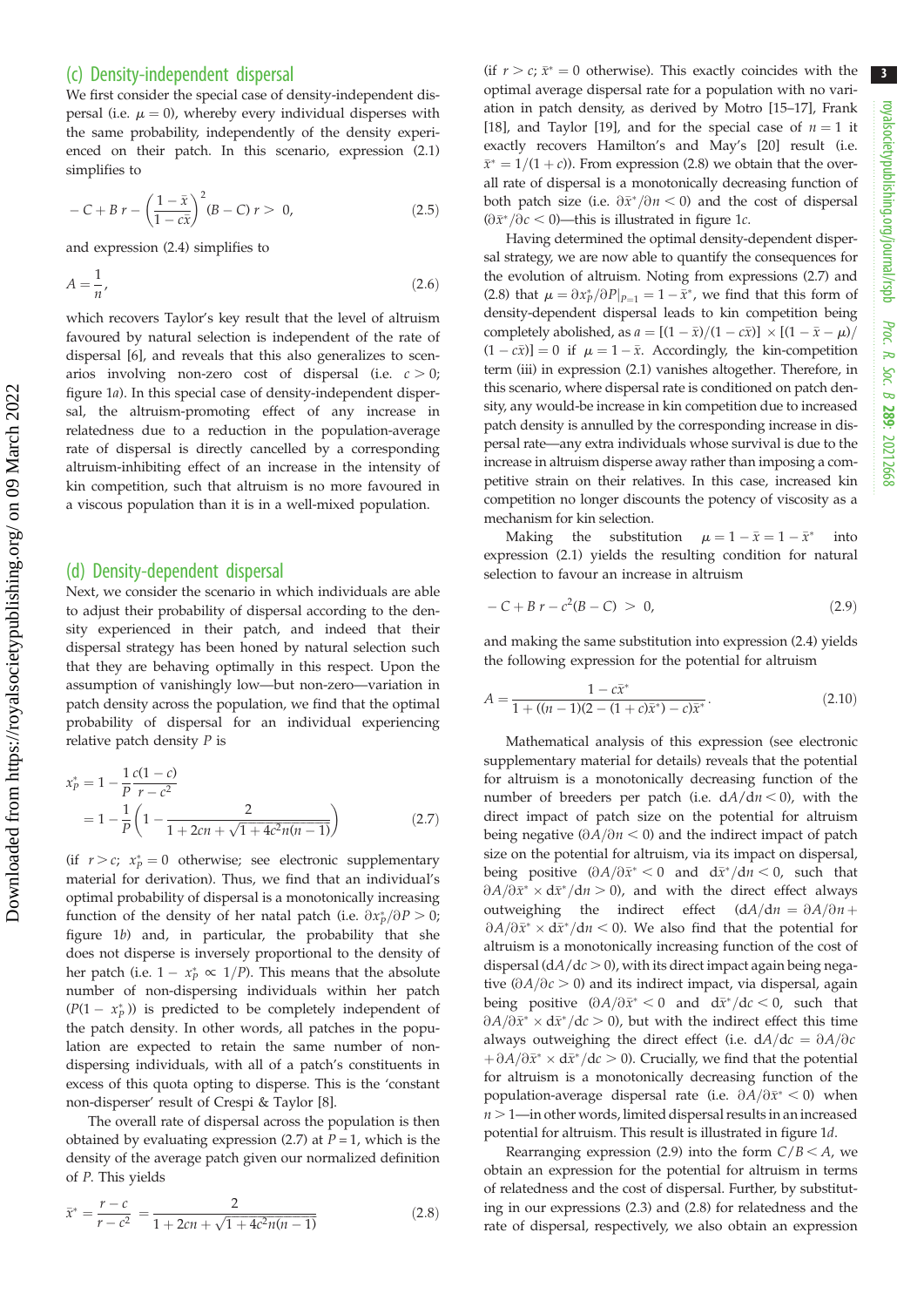<span id="page-3-0"></span>

Figure 1. (a) The potential for altruism (A) is independent of the overall rate of dispersal (x) when dispersal is not conditioned upon local density ( $\mu = 0$ ), and is a monotonically decreasing function of patch size  $(n)$ , as shown by Taylor [[6\]](#page-6-0) for costless dispersal  $(c = 0)$  and in the present analysis for costly dispersal  $(c > 0)$ . (b) An individual's probability of dispersal (x $_{\rho}^*$ ) is a monotonically increasing function of the relative density (P) of individuals in their patch, as shown by Crespi & Taylor [\[8\]](#page-6-0) (here, the cost of dispersal is set to  $c = 0.5$ ). (c) The overall rate of dispersal  $(\bar{x}^*)$  is a monotonically decreasing function of the cost of dispersal (c), as shown by Motro [\[15](#page-6-0)–[17](#page-6-0)], Frank [\[18\]](#page-6-0), and Taylor [\[19\]](#page-6-0). (d) The potential for altruism (A) is a monotonically decreasing function of the overall rate of dispersal ( $\bar{x}^*$ ) when individuals are allowed to adjust their probability of dispersal according to local density (P), as revealed by the present analysis (solid lines represent analytical predictions and dots represent data from individual-based simulations). (Online version in colour.)

for the potential for altruism in terms of patch size and the cost of dispersal,

$$
A = \frac{r - c^2}{1 - c^2} = \frac{1}{n} \left( \frac{1 - 2c^2 n + \sqrt{1 + 4c^2 n(n-1)}}{2(1 - c^2)} \right).
$$
 (2.11)

If we compare expression (2.11), which describes the potential for altruism under the assumption that individuals optimally condition their dispersal behaviour to the density they experience on their patch, with the more general form given in expression (2.2), which describes the potential for altruism under arbitrarily density-dependent dispersal, then we can see how the kin-competition consequences of altruism have vanished here  $(ar = 0)$ , and that the dispersal-induced mortality consequences of altruism are equal to the square of the cost of dispersal ( $\chi r = c^2$ ). More generally, we find that

the right-hand side of expression  $(2.11)$  exceeds  $1/n$  for all  $0 < c < 1$  and  $n > 1$ , such that the potential for altruism is higher in a viscous population than in a fully mixed population setting.

As an independent confirmation of this result, we have run a series of individual-based simulations (see electronic supplementary material for full details). In general, simulations provide a way of independently checking for errors in a mathematical analysis—if they recover the basic results, this lends further confidence to the analytical treatment. Moreover, they enable an assessment of the robustness of the results with respect to relaxation of simplifying assumptions made for the sake of analytical tractability (e.g. infinitely large populations, vanishingly low genetic variance and vanishingly weak selection). We simulated large populations (each consisting of  $5 \times 10^4$  breeders) with five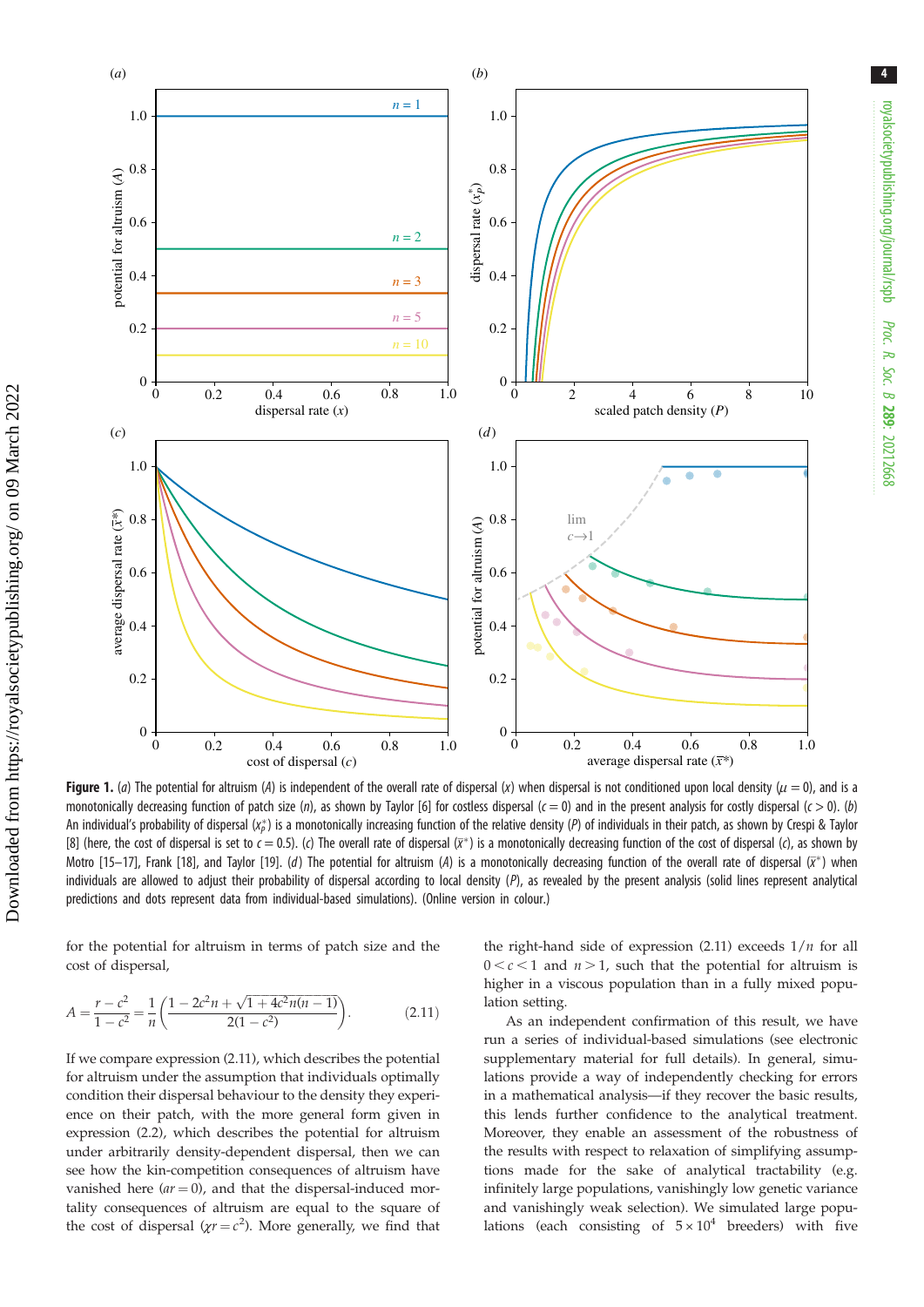different values of the cost of dispersal  $(c = 0, 0.2, 0.4, 0.6,$  and 0.8), for each of five different values of the number of breeders in each patch ( $n = 1, 2, 3, 5$ , and 10), to give a total of 25 separate simulations. The density-dependent dispersal rate (which, for simplicity, was approximated as a linear function of patch density in the simulations—as defined by its intercepts at two different values of patch density—thus reducing it to two independently evolving parameters) and level of altruism were free to evolve to their optimal values for each individual in the population. After  $2 \times 10^4$  generations, we recorded the population-average dispersal rate and determined the potential for altruism in each simulated population, and these data points are shown alongside the analytically predicted curves in [figure 1](#page-3-0)d. Crucially, the simulation data demonstrate a negative relationship between the potential for altruism and rate of dispersal, in line with the prediction of our analytical model, and in contrast to Taylor's prediction [\[6\]](#page-6-0)—shown in [figure 1](#page-3-0)a—that the level of altruism is invariant with respect to dispersal. This negative relationship was found to be statistically significant using a Monte Carlo randomization test ( $p < 0.001$  for  $10^5$  random permutations of the data; see electronic supplementary material for details of this analysis).

### 3. Discussion

Taylor's analysis [[6](#page-6-0)] revealed that the evolutionary potential for indiscriminate altruism is invariant with respect to dispersal rate under the simplest model of population structure, on account of an exact cancellation of the relatedness and kincompetition consequences of limited dispersal. This has thrown doubt upon the widely held view that population viscosity represents the most general mechanism by which kin selection drives the evolution of altruistic behaviour. Here, we have shown that Taylor's result crucially hinges upon his assumption that dispersal is density-independent: our analysis reveals that population viscosity promotes altruism under positive density-dependent dispersal and that it inhibits altruism under negative density-dependent dispersal. Moreover, we have shown that in the context of Taylor's model, if individuals are allowed to disperse conditionally upon local density, they are favoured to evolve a positive density-dependent dispersal strategy, and this leads to the complete elimination of the kin-competition consequences of increased altruism. In other words, simply by relaxing the assumption that every individual disperses with the same probability, and allowing individuals to optimize their dispersal behaviour conditionally on local density, we find that population viscosity emerges as a robust promoter of the evolution of indiscriminate altruism.

Under positive density-dependent dispersal, individuals are more likely to remain in sparsely populated patches and disperse away from densely populated patches. Such a strategy serves to reduce local competition for resources and smooth out variation in neighbourhood density across the wider population. Conversely, under negative densitydependent dispersal, individuals prefer to remain in patches with a higher density of individuals and disperse away from more sparsely populated patches. This strategy, wherein densely populated patches become even more dense, exacerbates local competition for resources. In investigating the effects of density-dependent dispersal on the evolution of altruism, we find that the potential for altruism is a monotonically increasing function of the density-dependence of dispersal—positive density-dependent dispersal promotes altruism, on account of its competition-alleviating effect, while negative densitydependent dispersal inhibits altruism, on account of its competition-exacerbating effect.

When we relax the assumption in Taylor's model [\[6\]](#page-6-0) that all individuals disperse with the same probability, and instead allow them to condition dispersal rate according to the density of individuals in their patch, we find that a threshold-based positive density-dependent dispersal strategy evolves—if the number of offspring in a patch exceeds a population-wide threshold patch density, all offspring produced in excess of this threshold are favoured to disperse, with the remainder being favoured to remain in the patch. This is the 'constant non-disperser principle' described by Crespi & Taylor [[8](#page-6-0)]. Subsequent models of the evolution of density-dependent dispersal in structured populations have similarly shown that positive density-dependent dispersal that maintains a population-wide threshold patch density is the optimal evolutionary strategy [\[21](#page-6-0)–[27\]](#page-6-0). Insofar as variation in patch density is due to the level of altruistic behaviour occurring within the patch—i.e. an increased level of altruism is linked to a higher rate of offspring survival, and thus a higher patch density—then the constant non-disperser strategy leads to the complete elimination of the kincompetition consequences of altruism. Any extra individuals whose survival is due to an increase in altruism disperse away from the patch rather than imposing a competitive strain on their relatives. In this case, kin competition no longer discounts the potency of viscosity as a mechanism for kin selection, and thus population viscosity acts to promote the evolution of altruism.

Taylor's analysis [[6](#page-6-0)] has motivated the development of an array of models which attempt to decouple the opposing effects of relatedness and kin competition by relaxing different assumptions made in his original model, and thereby shifting the relative scaling of competition and cooperation between kin. For example, population viscosity can be shown to promote altruism: when groups are able to expand in size [[28\]](#page-6-0) or into empty sites [[29,30](#page-6-0)]; when traits may vary stochastically [[31\]](#page-6-0); when individuals disperse in kin groups (i.e. 'budding dispersal'), maintaining high within-group relatedness while reducing competition in the natal patch [[14\]](#page-6-0); when there are sex differences in dispersal rate [\[13\]](#page-6-0); and when dispersal rates are allowed to differ between altruists and cheats, giving rise to a scenario wherein altruists disperse at a lower rate than cheats [\[32](#page-6-0)] (see Cooper et al. [\[33](#page-6-0)] for further examples). Other condition-dependent traits which may reduce kin competition include diapause or dormancy (i.e. a period of suspended or slowed development) and bivoltinism (the production of two generations of offspring per year, one of which develops and reproduces later than the other)—these processes can be framed as dispersal through time rather than space [\[34,35](#page-6-0)]. Additionally, in situations where one sex experiences more competition than the other, adjusting the sex ratio so as to invest more in the lower-competition sex may achieve similar results to altruistic dispersal [[36\]](#page-6-0). Condition-dependent sex (switching reproductive mode from asexual to sexual when conditions become more challenging) might provide another means of reducing kin competition, by increasing the spread of offspring through 'genotype space' so that they occupy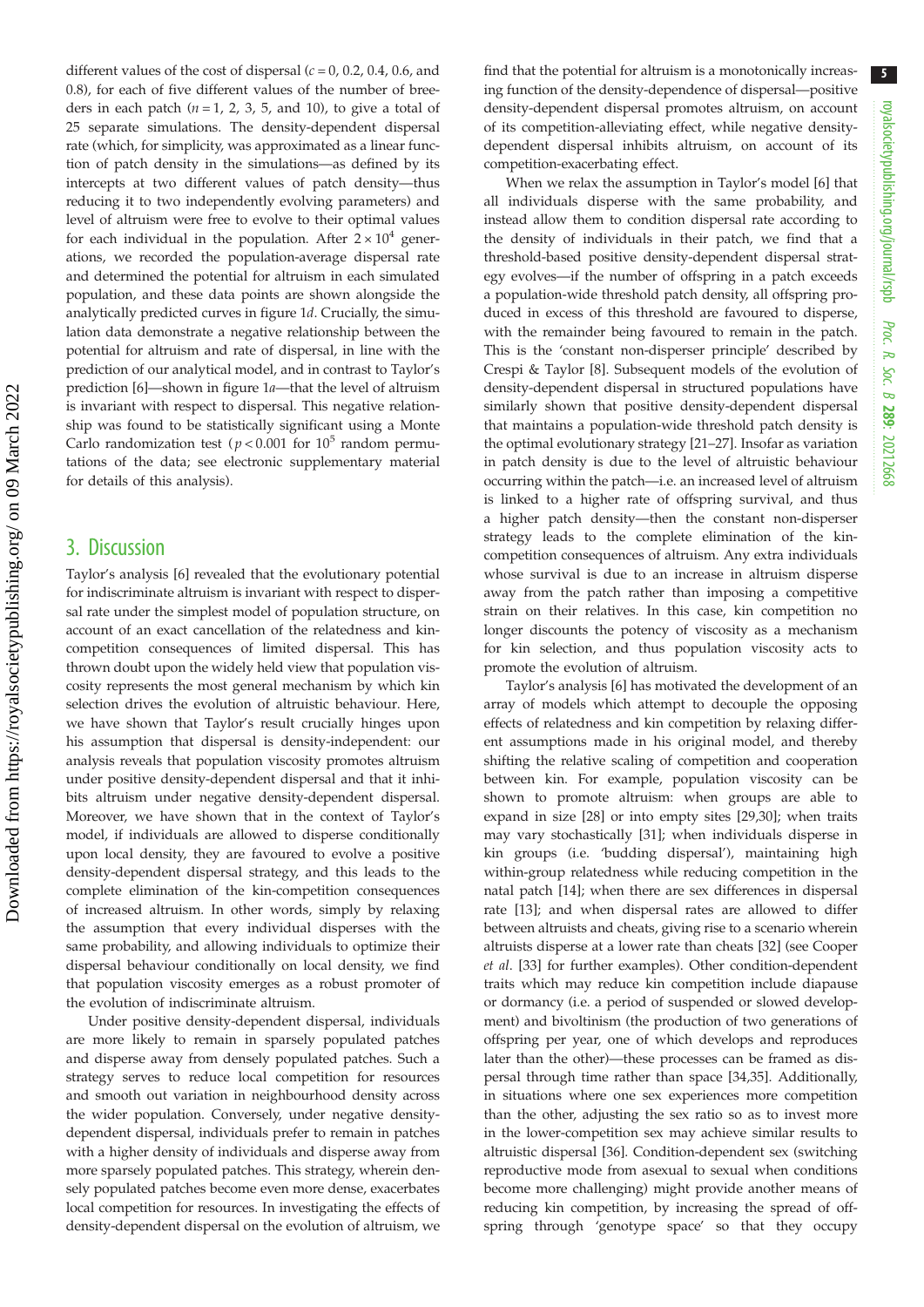6

somewhat different niches [[37\]](#page-6-0). Accordingly, density-dependent dispersal may represent just one illustration of a more general principle of competition-alleviation mechanisms acting to promote the evolution of altruism (see §1.2 of the electronic supplementary material).

In most of the extensions of Taylor's analysis, dispersal has been assumed to occur at a constant rate for all individuals in the population. Yet, empirical evidence suggests that condition-dependent dispersal is actually the norm among real-world organisms, with density being one of the main factors found to influence dispersal rate [\[38](#page-6-0)]. Indeed, densitydependent dispersal has been observed across a wide range of taxa, from wing-polymorphic insects including thrips [[8](#page-6-0)], aphids [\[39](#page-6-0)], and parasitoid wasps [\[40](#page-6-0)], to fish [[41\]](#page-6-0), birds, and mammals [\[42](#page-6-0)], and even microorganisms, by means of quorum sensing [[43](#page-6-0)–[45](#page-6-0)]. To our knowledge, no model has previously considered how density-dependent dispersal impacts on the relationship between population viscosity and the evolution of altruism.

That population density is both a determiner of and determined by individuals' dispersal decisions makes densitydependent dispersal a particularly complex trait to model. Although our model predicts positive densitydependent dispersal as a mechanism for alleviating kin competition, we note that negative density-dependent dispersal is also commonly observed in nature. This has been attributed to the use of density as a proximate cue for habitat quality [[38\]](#page-6-0) or to the Allee effect [[46\]](#page-6-0). We also note that in the empirical literature, dispersal is usually considered to consist of three stages—emigration, transiting, and immigration. However, in models of altruism in viscous populations which follow Taylor [[6\]](#page-6-0), only the factors involved in the decision to emigrate are considered in the treatment of dispersal—qualitative differences in the individuals who survive dispersal and settle in new patches, as well as environmental cues that may influence where an individual chooses to settle, are ignored. We acknowledge that there is scope for more realistic models with the inclusion of such considerations, but these are outside the scope of our model, which focuses on the consequences of relaxing one key assumption in the model of Taylor [\[6\]](#page-6-0).

Taylor's analysis [[6](#page-6-0)]—and much of the theoretical analysis that has emerged in its wake, including that of the present study—has considered an infinite island setting, as first introduced by Wright [\[9\]](#page-6-0). This simple model of population structure is one of the easiest to analyse, and thus remains a useful approach for assessing the broad-stroke evolutionary consequences of various demographic features [\[47](#page-6-0)]. Importantly, the result obtained by Taylor using the infinite island model approach—that any promoting effect of viscosity on altruism is directly cancelled by the corresponding inhibitory effect of increased kin competition—has been recovered in lattice-based models, in which social interactions and dispersal events occur only across spatially adjacent nodes [\[48](#page-6-0),[49\]](#page-6-0), as well as in an abstract graph-theoretic setting that generalizes beyond these scenarios [\[50](#page-6-0)]. We therefore expect that our result will hold robustly across different population models, and extending the analysis to cover these represents an important avenue for future work. Another possible extension of our analysis would be to investigate how kin discrimination might modulate the evolution of altruism in this setting. Although kin discrimination may incentivize altruism toward social partners who are recognized as kin, it may also disincentivize altruism toward

social partners who are not, and so it is unclear whether kin discrimination would promote, inhibit, or have no effect at all on the overall potential for altruism [\[51](#page-6-0)]. A particular complexity is that dispersal—itself an act of altruism would be expected to depend on whether an individual's social partners are recognized as kin, such that kin discrimination might be expected to modulate the evolution of altruistic cooperation through multiple causal pathways.

Our model predicts an evolutionary relationship between density-dependent dispersal, competition alleviation, and altruism, for which clear, demonstrative empirical examples have yet to be identified. There is empirical evidence that density-dependent dispersal and avoidance of competition are directly linked (e.g. in black flies [\[52](#page-6-0)] and shore crabs [[53\]](#page-7-0)), and that density-dependent dispersal occurs in species that also display altruistic behaviours (such as aphids [[54\]](#page-7-0)). Plants are another domain in which density-dependent dispersal is extremely common, often involving dispersal polymorphisms, and there is growing evidence of altruistic behaviour in plants (see e.g. [\[55](#page-7-0)] and [[56\]](#page-7-0)). Comparative studies across such species may represent one avenue for seeking evidence of the three-way interaction predicted by our model. However, microorganisms may provide an ideal opportunity for experimental testing. In particular, in in vitro microorganism colonies that produce 'public goods' chemicals, such as the pathogenic bacterium Pseudomonas aeruginosa, the level of altruistic behaviour is relatively easy to measure, and the medium can be easily altered to create high and low viscosity treatments. This paradigm therefore lends itself well to running tightly controlled experimental tests of the relationships between dispersal and altruism predicted by theory—see e.g. Kummerli et al. [\[57](#page-7-0)]. Previous experiments illustrate how dispersal patterns and scale of competition can be artificially manipulated by the experimenter to test their impact on the level of public goods production in the colony [\[58](#page-7-0)–[60\]](#page-7-0). This paradigm might therefore be readily adjusted to contrast positive densitydependent, negative density-dependent, and density-independent dispersal, in both high and low viscosity media, to determine whether their predicted impact on the evolution of altruism is borne out.

Data accessibility. The code used to generate, analyse, and graphically visualize the simulation data is available at [https://github.com/jkan](https://github.com/jkanwal/viscosity-promotes-altruism)[wal/viscosity-promotes-altruism.](https://github.com/jkanwal/viscosity-promotes-altruism) The simulation data itself can be accessed at [https://doi.org/10.17630/3d1808ce-e5ab-4d79-8ef5](https://doi.org/10.17630/3d1808ce-e5ab-4d79-8ef5-bf30e26265e7) [bf30e26265e7](https://doi.org/10.17630/3d1808ce-e5ab-4d79-8ef5-bf30e26265e7) [\[61](#page-7-0)]. Further details of the mathematical analysis and individual-based simulations are provided in the electronic supplementary material [\[62](#page-7-0)].

Authors' contributions. J.K.: conceptualization, data curation, formal analysis, investigation, methodology, project administration, software, visualization, writing—original draft, writing—review, and editing; A.G.: conceptualization, formal analysis, funding acquisition, investigation, methodology, project administration, supervision, writing original draft, writing—review, and editing.

All authors gave final approval for publication and agreed to be held accountable for the work performed therein.

Competing interests. We declare we have no competing interests.

Funding. This work was supported by a Natural Environment Research Council Independent Research Fellowship (grant no. NE/K009524/1; A.G.) and a European Research Council Consolidator (grant no. 771387; A.G. and J.K.).

Acknowledgements. We thank Sarah Brosnan, Gonçalo Faria, Steve Frank, Mauricio González-Forero, Thomas Hitchcock, Michael Morrissey, Petri Rautiala, Graeme Ruxton, Kerstin Stucky, and an anonymous reviewer for helpful feedback and discussion.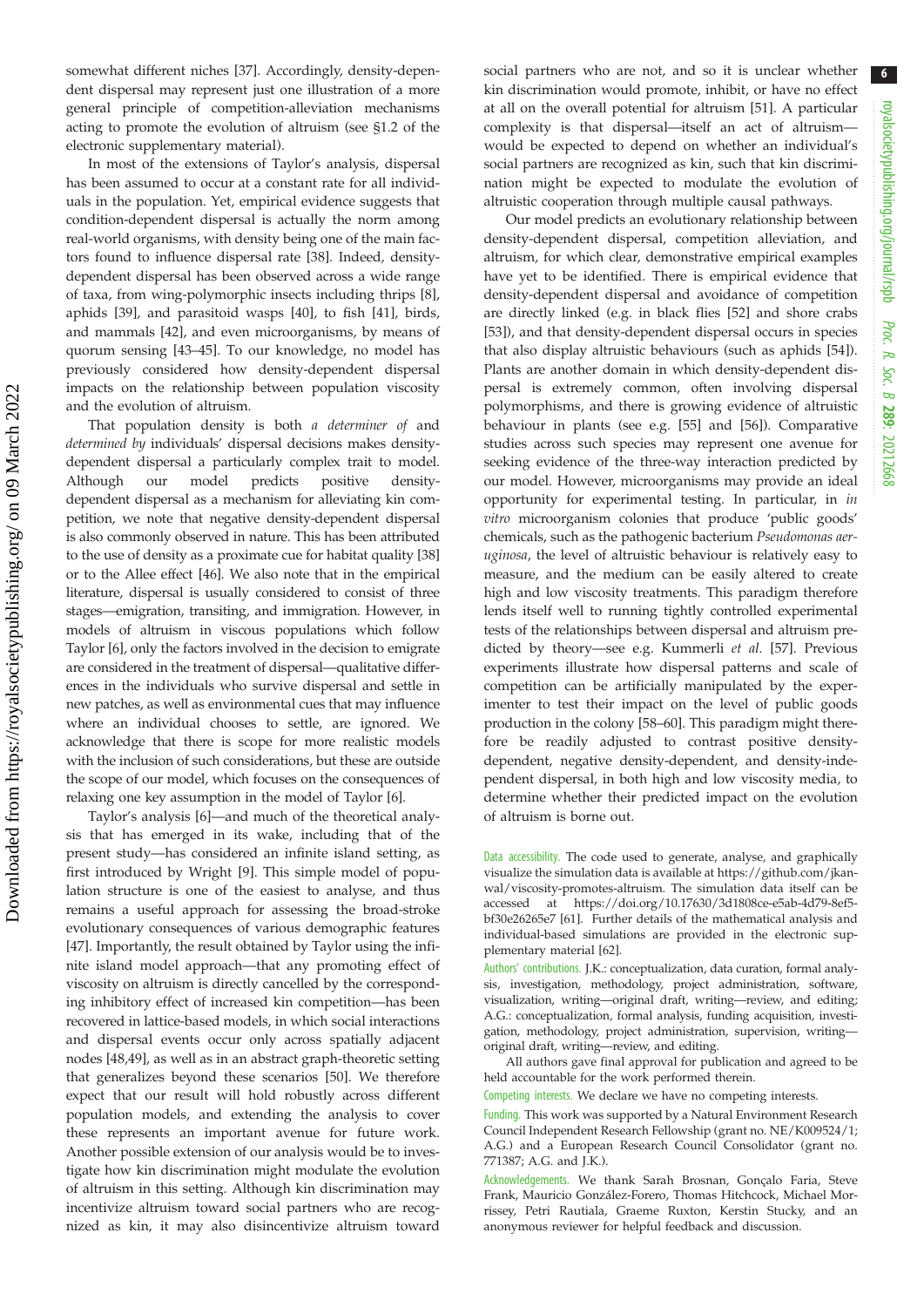### <span id="page-6-0"></span>**References**

- 1. Hamilton WD. 1963 The evolution of altruistic behavior. Am. Nat. 97, 354–356. ([doi:10.1086/](http://dx.doi.org/10.1086/497114) [497114](http://dx.doi.org/10.1086/497114))
- 2. Hamilton WD. 1964 The genetical evolution of social behaviour I & II. J. Theor. Biol. 7, 1-52. [\(doi:10.1016/0022-5193\(64\)90038-4](http://dx.doi.org/10.1016/0022-5193(64)90038-4))
- 3. Maynard Smith J. 1964 Group selection and kin selection. Nature 201, 1145–1147. [\(doi:10.1038/](http://dx.doi.org/10.1038/2011145a0) [2011145a0](http://dx.doi.org/10.1038/2011145a0))
- 4. West SA, Griffin AS, Gardner A. 2007 Evolutionary explanations for cooperation. Curr. Biol. 17, R661–R672. [\(doi:10.1016/j.cub.2007.06.004](http://dx.doi.org/10.1016/j.cub.2007.06.004))
- 5. West SA, Griffin AS, Gardner A, Diggle SP. 2006 Social evolution theory for microorganisms. Nat. Rev. Microbiol. 4, 597–607. ([doi:10.1038/](http://dx.doi.org/10.1038/nrmicro1461) [nrmicro1461](http://dx.doi.org/10.1038/nrmicro1461))
- 6. Taylor PD. 1992 Altruism in viscous populations an inclusive fitness model. Evol. Ecol. 6, 352-356. [\(doi:10.1007/BF02270971\)](http://dx.doi.org/10.1007/BF02270971)
- 7. Taborsky M, Cant MA, Komdeur J. 2021 The evolution of social behaviour. Cambridge, UK: Cambridge University Press.
- 8. Crespi BJ, Taylor PD. 1990 Dispersal rates under variable patch density. Am. Nat. 135, 48-62. [\(doi:10.1086/285031](http://dx.doi.org/10.1086/285031))
- 9. Wright S. 1931 Evolution in Mendelian populations. Genetics 16, 97–159. [\(doi:10.1093/genetics/16.2.97\)](http://dx.doi.org/10.1093/genetics/16.2.97)
- 10. Taylor PD, Frank SA. 1996 How to make a kin selection model. *J. Theor. Biol.* **180**, 27-37. ([doi:10.](http://dx.doi.org/10.1006/jtbi.1996.0075) [1006/jtbi.1996.0075](http://dx.doi.org/10.1006/jtbi.1996.0075))
- 11. Frank SA. 1998 Foundations of social evolution. Princeton, NJ: Princeton University Press.
- 12. Hamilton WD. 1970 Selfish and spiteful behaviour in an evolutionary model. Nature 228, 1218–1220. [\(doi:10.1038/2281218a0](http://dx.doi.org/10.1038/2281218a0))
- 13. Gardner A. 2010 Sex-biased dispersal of adults mediates the evolution of altruism among juveniles. J. Theor. Biol. 262, 339–345. [\(doi:10.1016/j.jtbi.](http://dx.doi.org/10.1016/j.jtbi.2009.09.028) [2009.09.028\)](http://dx.doi.org/10.1016/j.jtbi.2009.09.028)
- 14. Gardner A, West SA. 2006 Demography, altruism, and the benefits of budding. J. Evol. Biol. 19, 1707–1716. ([doi:10.1111/j.1420-9101.2006.01104.x](http://dx.doi.org/10.1111/j.1420-9101.2006.01104.x))
- 15. Motro U. 1982 Optimal rates of dispersal I. Haploid populations. Theor. Popul. Biol. 21, 394–411. [\(doi:10.1016/0040-5809\(82\)90026-0](http://dx.doi.org/10.1016/0040-5809(82)90026-0))
- 16. Motro U. 1982 Optimal rates of dispersal II. Diploid populations. Theor. Popul. Biol. 21, 412–429. [\(doi:10.1016/0040-5809\(82\)90027-2](http://dx.doi.org/10.1016/0040-5809(82)90027-2))
- 17. Motro U. 1983 Optimal rates of dispersal. III. Parentoffspring conflict. Theor. Popul. Biol. 23, 159–168. [\(doi:10.1016/0040-5809\(83\)90011-4](http://dx.doi.org/10.1016/0040-5809(83)90011-4))
- 18. Frank SA. 1986 Dispersal polymorphisms in subdivided populations. J. Theor. Biol. 122, 303–309. ([doi:10.1016/S0022-5193\(86\)80122-9\)](http://dx.doi.org/10.1016/S0022-5193(86)80122-9)
- 19. Taylor PD. 1988 An inclusive fitness model for dispersal of offspring. J. Theor. Biol. 130, 363-378. [\(doi:10.1016/S0022-5193\(88\)80035-3](http://dx.doi.org/10.1016/S0022-5193(88)80035-3))
- 20. Hamilton WD, May RM. 1977 Dispersal in stable habitats. Nature 269, 578–581. [\(doi:10.1038/](http://dx.doi.org/10.1038/269578a0) [269578a0\)](http://dx.doi.org/10.1038/269578a0)
- 21. Ezoe H, Iwasa Y. 1997 Evolution of conditiondependent dispersal: a genetic-algorithm search for the ESS reaction norm. Res. Popul. Ecol. 39, 127–137. ([doi:10.1007/BF02765258\)](http://dx.doi.org/10.1007/BF02765258)
- 22. Jánosi IM, Scheuring I. 1997 On the evolution of density dependent dispersal in a spatially structured population model. J. Theor. Biol. 187, 397–408. [\(doi:10.1006/jtbi.1997.0434](http://dx.doi.org/10.1006/jtbi.1997.0434))
- 23. Travis JMJ, Murrell DJ, Dytham C. 1999 The evolution of density–dependent dispersal. Proc. R. Soc. Lond. B 266, 1837–1842. [\(doi:10.1098/](http://dx.doi.org/10.1098/rspb.1999.0854) [rspb.1999.0854](http://dx.doi.org/10.1098/rspb.1999.0854))
- 24. Gyllenberg M, Metz JAJ. 2001 On fitness in structured metapopulations. J. Math. Biol. 43, 545–560. ([doi:10.1007/s002850100113](http://dx.doi.org/10.1007/s002850100113))
- 25. Metz JAJ, Gyllenberg M. 2001 How should we define fitness in structured metapopulation models? Including an application to the calculation of evolutionarily stable dispersal strategies. Proc. R. Soc. Lond. B 268, 499–508. ([doi:10.1098/](http://dx.doi.org/10.1098/rspb.2000.1373) [rspb.2000.1373](http://dx.doi.org/10.1098/rspb.2000.1373))
- 26. Poethke HJ, Hovestadt T. 2002 Evolution of density– and patch–size–dependent dispersal rates. Proc. R. Soc. Lond. B 269, 637–645. ([doi:10.1098/](http://dx.doi.org/10.1098/rspb.2001.1936) [rspb.2001.1936](http://dx.doi.org/10.1098/rspb.2001.1936))
- 27. Kisdi É. 2004 Conditional dispersal under kin competition: extension of the Hamilton–May model to brood size-dependent dispersal. Theor. Popul. Biol. 66, 369–380. ([doi:10.1016/j.tpb.2004.06.009](http://dx.doi.org/10.1016/j.tpb.2004.06.009))
- 28. Lehmann L, Perrin N, Rousset F. 2006 Population demography and the evolution of helping behaviors. Evolution 60, 1137-1151. [\(doi:10.1111/j.](http://dx.doi.org/10.1111/j.0014-3820.2006.tb01193.x) [0014-3820.2006.tb01193.x\)](http://dx.doi.org/10.1111/j.0014-3820.2006.tb01193.x)
- 29. Mitteldorf J, Wilson DS. 2000 Population viscosity and the evolution of altruism. J. Theor. Biol. 204, 481–496. ([doi:10.1006/jtbi.2000.2007\)](http://dx.doi.org/10.1006/jtbi.2000.2007)
- 30. Alizon S, Taylor P. 2008 Empty sites can promote altruistic behaviour. Evolution 62, 1335–1344. [\(doi:10.1111/j.1558-5646.2008.00369.x\)](http://dx.doi.org/10.1111/j.1558-5646.2008.00369.x)
- 31. Goodnight KF. 1992 The effect of stochastic variation on kin selection in a budding-viscous population. Am. Nat. 140, 1028–1040. ([doi:10.1086/285454\)](http://dx.doi.org/10.1086/285454)
- 32. den Dulk P, Brinkers M. 2000 Evolution of altruism in viscous populations: effects of altruism on the evolution of migrating behavior. In Parallel problem solving from nature PPSN VI (eds M Schoenauer, K Deb, G Rudolph, X Yao, E Lutton, JJ Merelo, H-P Schwefel), pp. 457–466. Berlin, Germany: Springer.
- 33. Cooper GA, Levin SR, Wild G, West SA. 2018 Modeling relatedness and demography in social evolution. Evol. Lett. 2, 260–271. [\(doi:10.1002/](http://dx.doi.org/10.1002/evl3.69) [evl3.69\)](http://dx.doi.org/10.1002/evl3.69)
- 34. Dingle H. 1972 Migration strategies of insects. Science 175, 1327–1335. [\(doi:10.1126/science.175.](http://dx.doi.org/10.1126/science.175.4028.1327) [4028.1327\)](http://dx.doi.org/10.1126/science.175.4028.1327)
- 35. Hunt JH, Amdam GV. 2005 Bivoltinism as an antecedent to eusociality in the paper wasp genus Polistes. Science 308, 264–267. [\(doi:10.1126/](http://dx.doi.org/10.1126/science.1109724) [science.1109724\)](http://dx.doi.org/10.1126/science.1109724)
- 36. Bulmer MG, Taylor PD. 1980 Dispersal and the sex ratio. Nature 284, 448–449. [\(doi:10.1038/](http://dx.doi.org/10.1038/284448a0) [284448a0](http://dx.doi.org/10.1038/284448a0))
- 37. Young JPW. 1981 Sib competition can favour sex in two ways. J. Theor. Biol. 88, 755–756. [\(doi:10.1016/](http://dx.doi.org/10.1016/0022-5193(81)90249-6) [0022-5193\(81\)90249-6](http://dx.doi.org/10.1016/0022-5193(81)90249-6))
- 38. Clobert J, Ims RA, Rousset F. 2004 13 causes, mechanisms and consequences of dispersal. In Ecology, genetics and evolution of metapopulations (eds I Hanski, OE Gaggiotti), pp. 307–335. Burlington, Chittenden: Academic Press.
- 39. Ozaki K. 1995 Intergall migration in aphids; a model and a test of ESS dispersal rate. Evol. Ecol. 9. 542–549. [\(doi:10.1007/BF01237835\)](http://dx.doi.org/10.1007/BF01237835)
- 40. Innocent TM, Abe J, West SA, Reece SE. 2010 Competition between relatives and the evolution of dispersal in a parasitoid wasp. J. Evol. Biol. 23, 1374–1385. ([doi:10.1111/j.1420-9101.2010.02015.x](http://dx.doi.org/10.1111/j.1420-9101.2010.02015.x))
- 41. Einum S, Sundt-Hansen L, Nislow KH. 2006 The partitioning of density-dependent dispersal, growth and survival throughout ontogeny in a highly fecund organism. Oikos 113, 489–496. [\(doi:10.](http://dx.doi.org/10.1111/j.2006.0030-1299.14806.x) [1111/j.2006.0030-1299.14806.x\)](http://dx.doi.org/10.1111/j.2006.0030-1299.14806.x)
- 42. Matthysen E. 2005 Density-dependent dispersal in birds and mammals. Ecography 28, 403-416. ([doi:10.1111/j.0906-7590.2005.04073.x\)](http://dx.doi.org/10.1111/j.0906-7590.2005.04073.x)
- 43. Hauzy C, Hulot FD, Gins A, Loreau M. 2007 Intraand interspecific density-dependent dispersal in an aquatic prey–predator system. J. Anim. Ecol. 76, 552–558. [\(doi:10.1111/j.1365-2656.2007.01227.x](http://dx.doi.org/10.1111/j.1365-2656.2007.01227.x))
- 44. Fellous S, Duncan A, Coulon A, Kaltz O. 2012 Quorum sensing and density-dependent dispersal in an aquatic model system. PLoS ONE 7, e48436. ([doi:10.1371/journal.pone.0048436](http://dx.doi.org/10.1371/journal.pone.0048436))
- 45. Bruger EL, Waters CM. 2018 Maximizing growth yield and dispersal via quorum sensing promotes cooperation in vibrio bacteria. Appl. Environ. Microbiol. 84, e00402-18. [\(doi:10.1128/AEM.](http://dx.doi.org/10.1128/AEM.00402-18) [00402-18\)](http://dx.doi.org/10.1128/AEM.00402-18)
- 46. Stephens PA, Sutherland WJ, Freckleton RP. 1999 What is the allee effect? Oikos 87, 185-190. ([doi:10.2307/3547011](http://dx.doi.org/10.2307/3547011))
- 47. Rousset F. 2004 Genetic structure and selection in subdivided populations. Princeton, NJ: Princeton University Press.
- 48. Wilson DS, Pollock GB, Dugatkin LA. 1992 Can altruism evolve in purely viscous populations? Evol. Ecol. 6, 331–341. ([doi:10.1007/BF02270969](http://dx.doi.org/10.1007/BF02270969))
- 49. Taylor P. 1992 Inclusive fitness in a homogeneous environment. Proc. R. Soc. B 249, 299–302. [\(doi:10.](http://dx.doi.org/10.1098/rspb.1992.0118) [1098/rspb.1992.0118\)](http://dx.doi.org/10.1098/rspb.1992.0118)
- 50. Taylor PD, Day T, Wild G. 2007 Evolution of cooperation in a finite homogeneous graph. Nature 447, 469–472. [\(doi:10.1038/nature05784](http://dx.doi.org/10.1038/nature05784))
- 51. Faria GS, Gardner A. 2020 Does kin discrimination promote cooperation? Biol. Lett. 16, 20190742. ([doi:10.1098/rsbl.2019.0742\)](http://dx.doi.org/10.1098/rsbl.2019.0742)
- 52. Fonseca DM, Hart DD. 1996 Density-dependent dispersal of black fly neonates is mediated by flow. Oikos 75, 49. ([doi:10.2307/3546320\)](http://dx.doi.org/10.2307/3546320)